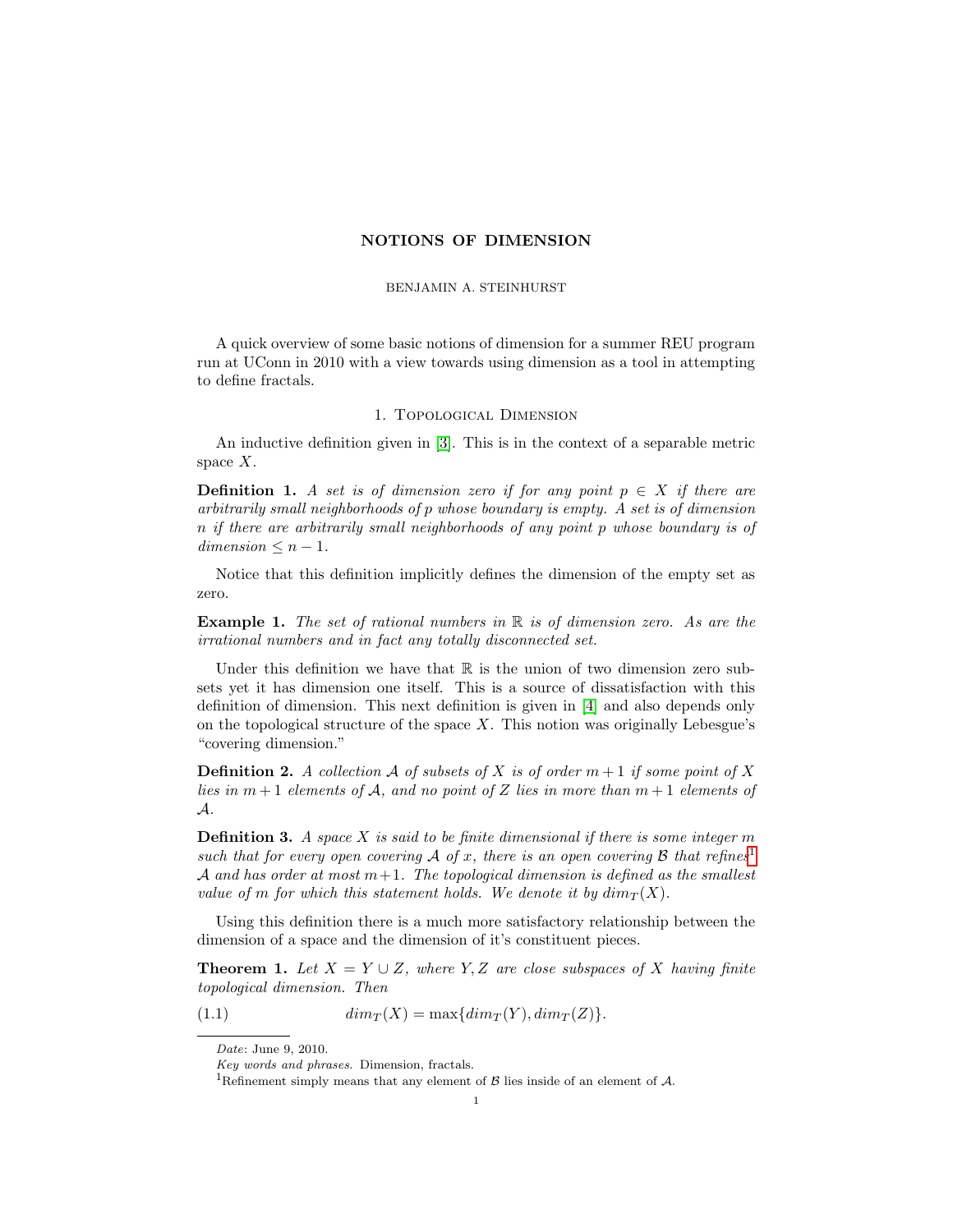#### 2 B. STEINHURST

While the "covering dimension" is more satisfactory than the inductive topological dimension it still has a few failings that we encourage us to look for something more sophisticated. First, it does not reflect the amount of fine detail present in X. This is because  $\dim_T$  takes values in the natural numbers. Second, given some cover A of X the search through all possible refinements  $\mathcal B$  of A is a daunting and infinite task. It will actually turn out that this kind of problem never leaves us, it can be mitigated later on by asking for only upper bounds on dimensions and not exact values.

#### 2. Similarity Dimension

This notion of dimension is given first for sets that are strictly self-similar. Even relaxing the condition that the contractions mappings be affine ruins the proofs and invalidates the general results. It is possible to consider some particularly nice self-affine sets though. Recall that the difference between affine and similar is the uneven scaling in different directions, this is not the same as the different similarities having different scaling ratios. See Section 9.4 of [\[1\]](#page-4-2). So we will assume that are considering self similar sets produced from similarities.

Definition 4. A self-similar set satisfies the open set condition if there exists a non-empty open set V such that

$$
(2.1) \t\t\t V \supset \bigcup_{i=1}^{N} S_i(V)
$$

with the union being disjoint.

<span id="page-1-0"></span>**Definition 5.** Suppose that F is a strictly self-similar set such that  $F = \bigcup_{i=1}^{N} S_i(F)$ where the  $S_i$  are similarities and satisfies the open set condition and the contraction ratios of the similarities are  $r_i$  then the similarity dimension of F is the solution to the equation

(2.2) 
$$
\sum_{i=1}^{N} r_i^s = 1.
$$

In the case where all of the similarities have equal contraction ratios there is a simpler formula:

(2.3) 
$$
dim_S(F) = -\frac{\log(N)}{\log(r)}.
$$

Similarity dimension has the peculiar distinction of being easy to calculate. This is also what many, but not all, people will call fractal dimension. Although that is often mistaken for a non-integer value of the Hausdorff dimension. One serious disadvantage though is that the realm of applicability is rather limited. For topological dimension we needed only a topological space, here we need a space with two very special properties. This is often good enough if we have nice enough fractals to work with which is why you've probably seen this notion of dimension before.

#### 3. Minkowski Dimension

Also called "box-counting" dimension is based on a method of measuring the size of sets if one already knew the correct exponent (for example 2 in the plane). Assume that F is a non-empty subset of  $\mathbb{R}^n$ .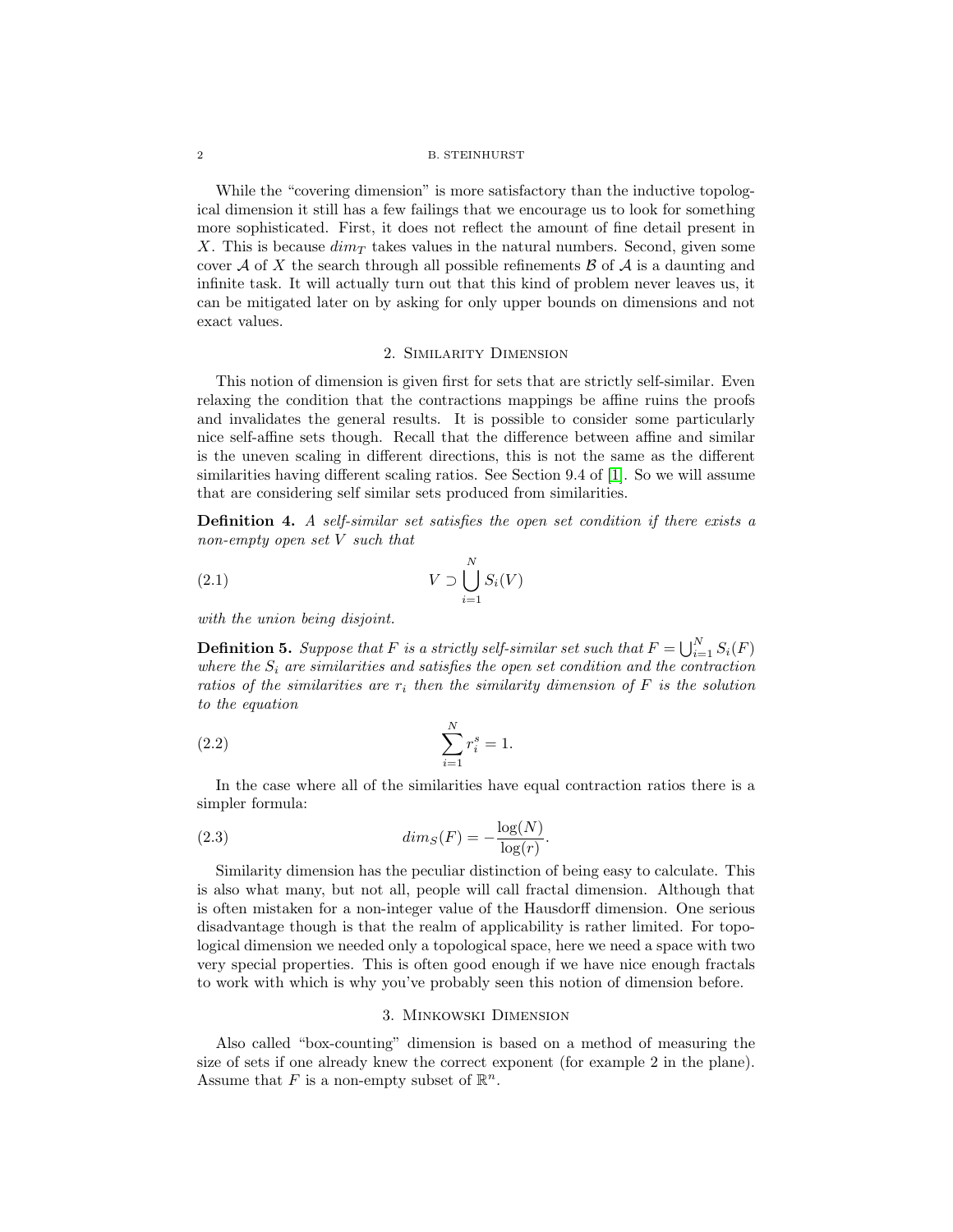**Definition 6.** Let  $N_{\delta}(F)$  be the smallest number of diameter precisely  $\delta$  sets it takes to cover F. The let

(3.1) 
$$
dim_M^+(F) = \limsup_{\delta \to 0} \frac{\log(N_{\delta}(F))}{-\log(\delta)}
$$

be the upper Minkowski dimension of F. Similarly

(3.2) 
$$
dim_M^+(F) = \liminf_{\delta \to 0} \frac{\log(N_{\delta}(F))}{-\log(\delta)}
$$

be the lower Minkowski dimension of F. If both the upper and lower Minkowski dimensions are equal then their common value is the Minkowski dimension of F.

In fact the use of sets of diameter precisely  $\delta$  can be altered to be boxes of side length  $\delta$ , closed sets of diameter exactly  $\delta$ , largest number of disjoint balls of radius  $\delta$  with centers inside F. So in practice one gets to choose the precise definition of  $N_{\delta}(F)$  in accordance with the situation.

Minkowski dimension has some noteworthy properties. If  $E \subset F$  then the dimension of  $F$  is larger than or equal to that of  $E$ . The upper Minkowski dimension has the stability property as in Theorem [1](#page-0-1) but lower Minkowski dimension doesn't.

**Proposition 1.** Both F and it's closure have the same upper and lower Minkowski dimension.

**Example 2.** Let  $\mathbb Q$  be the rational numbers. Which then have the same Minkowski dimension as it's closure, with is all of R. Recall that the topological dimension of the rational numbers of zero.

In case you thought things would be simpler with closed sets...

**Example 3.** Let  $F = \{0, 1, 1/2, 1/3, ...\}$ . Then  $dim_M(F) = \frac{1}{2}$ . See [\[1\]](#page-4-2) page 45. The idea is to take  $\delta \in \left[\frac{1}{k(k+1)}, \frac{1}{k(k-1)}\right)$ . This set has topological dimension zero as well.

To get an upper estimate for  $dim_M(F)$  let  $\delta < \frac{1}{2}$ . Then there exists a k such that  $\delta \in \left[\frac{1}{k(k+1)}, \frac{1}{k(k-1)}\right)$ . Using intervals of length  $\delta$  it takes  $k+1$  of these intervals to the interval  $[0,k^{-1}]$ . This leaves  $k-1$  points all separated by a distance of at least δ so it takes another  $k-1$  intervals of length δ to cover F. So  $N_\delta(F) \leq 2k$ . The limit is then

(3.3) 
$$
\dim_M^+(F) = \limsup_{\delta \to 0} \frac{\log(N_\delta(F))}{-\log(\delta)} \le \limsup_{k \to \infty} \frac{\log(2k)}{\log(k(k-1))} = \frac{1}{2}.
$$

The lower bound on  $\dim_M^-(F)$  is shown along similar lines by the argument that k intervals of length  $\delta$  will never be sufficient to cover all of F because of the number of widely separated points in the set. Thus  $N_{\delta}(F) > k$  and

(3.4) 
$$
dim_M^-(F) = \liminf_{\delta \to 0} \frac{\log(N_{\delta}(F))}{-\log(\delta)} \le \liminf_{k \to \infty} \frac{\log(k)}{\log(k(k+1))} = \frac{1}{2}.
$$

From these two estimates it is clear that  $dim_M(F) = \frac{1}{2}$ .

Despite these worries Minkowski dimension is still a useful tool. In many cases (which will be touched on later) it is possible to show from general principles that the Minkowski dimension and the Hausdorff dimension are the same where the Minkowski dimension is much simpler to calculate.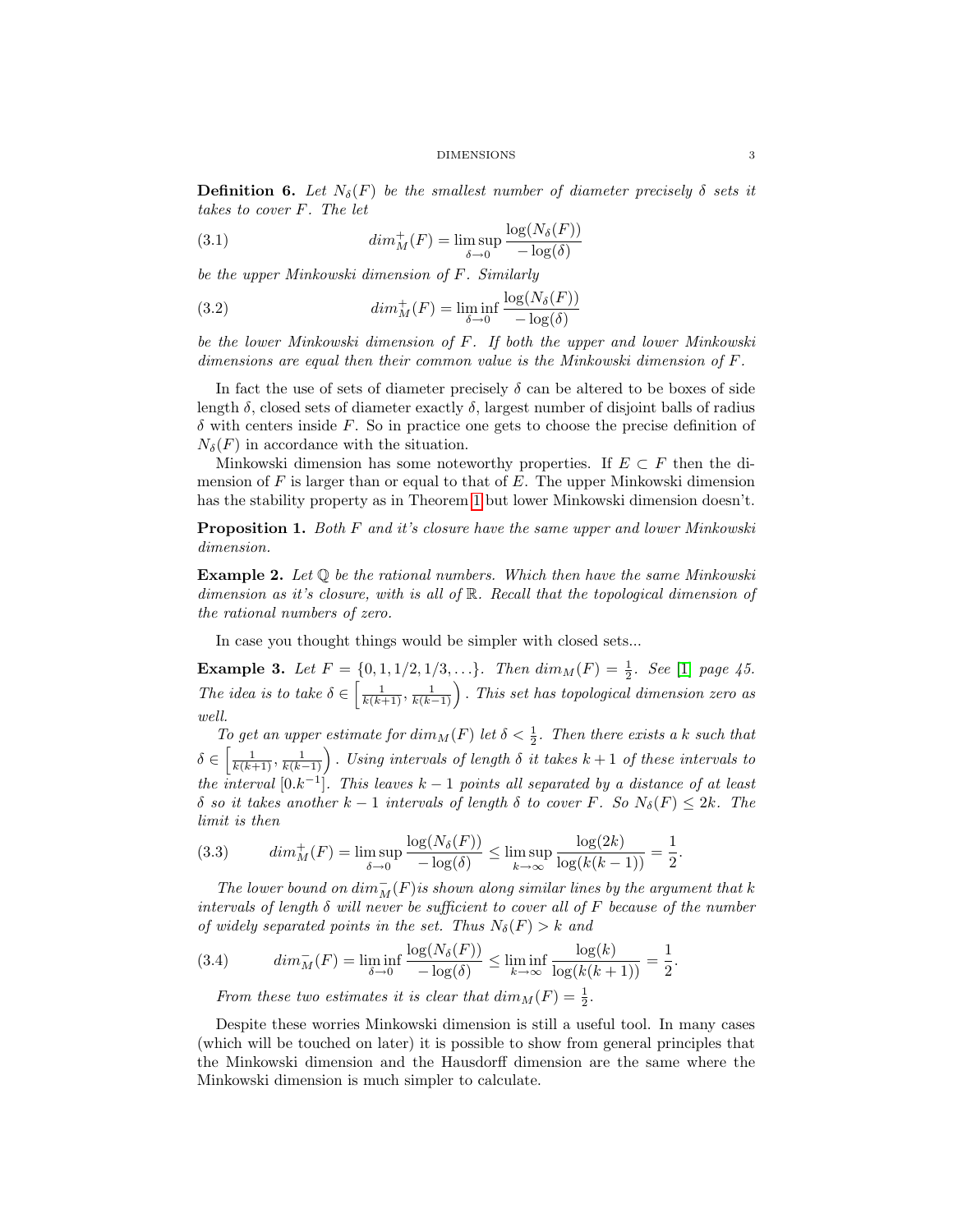#### 4 B. STEINHURST

### 4. Hausdorff Measure and Dimension

The notion of Hausdorff dimension is applicable to any set in any Euclidean space and can even be extended to subsets of any metric space as well. This feature is particularly useful in the study of fractals where the natural metric on a fractal does not interact well with the normal Euclidean metric.

4.1. **Hausdorff Measure.** A measure,  $\mu$ , is a function from some set of sets,  $\mathcal A$  to  $[0, \infty]$  with the following nice properties:

(1)  $\mu(\emptyset) = 0$  and

(2) if  $\{E_j\}_1^{\infty}$  is a sequence of disjoint sets in A then  $\mu\left(\bigcup_{j=1}^{\infty} E_j\right) = \sum_{j=1}^{\infty} \mu(E_j)$ .

There is a comprehensive and important theory of measures for which there are many introductory texts such as [\[2\]](#page-4-3). What is important to know at present about measures is that they provide a way of giving a "size" to sets in a self-consistent manner but not always for every possible set and not always a non-trivial value.

Let  $\delta$ –cover of a set F be a collection of sets  $\mathcal{U} = \{U_i\}$  each of whose diameter, denoted  $|U_i|$ , is less than  $\delta$ . Notice that this is different than the situation for Minkowski dimension where the diameters had to be precisely  $\delta$ .

**Definition 7.** The s-dimensional Hausdorff measure of a set  $A \subset \mathbb{R}^n$  is given by

(4.1) 
$$
\mathcal{H}^s(F) = \lim_{\delta \to 0} \mathcal{H}^s_{\delta}(F) = \lim_{\delta \to 0} \inf_{\mathcal{U}} \left\{ \sum_{i=1}^{\infty} |U_i|^s : \bigcup U_i \supset F \right\}.
$$

For any set in  $\mathbb{R}^n$  this will have a limit although the limit will generally be either zero or infinity.

<span id="page-3-0"></span>**Proposition 2.** If F is a subset of  $\mathbb{R}^n$  and  $\lambda F$  is all of the points of F multiplied by  $\lambda$  then  $\mathcal{H}^s(\lambda F) = \lambda^s \mathcal{H}^s(F)$ .

*Proof.* (Sketch) If you have a  $\delta$ -cover of F then it gives you a  $\lambda\delta$ -cover of  $\lambda$ F so there is a correspondence between covers from which one can conclude that the limits are the same.  $\Box$ 

4.2. **Hausdorff Dimension.** Given a set  $F \subset \mathbb{R}^n$  then for most choices of s you have something strange happening. For small s and any set F you get that  $\mathcal{H}^s(F)$  =  $\infty$  and then for much larger s you get  $\mathcal{H}^s(F) = 0$ .

**Proposition 3.** Let F be a subset of  $\mathbb{R}^n$ . Then for  $t > s$ 

$$
(4.2) \t\t\t\t\mathcal{H}^s(F) \ge \mathcal{H}^t(F).
$$

Proof. This follows from Proposition [2](#page-3-0) by setting up the inequality

(4.3) 
$$
\sum_{j=1}^{\infty} |U_i|^t \leq \delta^{t-s} \sum_{i=1}^{\infty} |U_i|^s.
$$

This tells us that  $\mathcal{H}^s(F)$  is a non-increasing function of s so once the switch from a value of infinity to zero occurs the Hausdorff measure stays zero.

## Definition 8. Let

(4.4) 
$$
dim_H(F) = \sup_s \{ s : \mathcal{H}^s(F) = \infty \} = \inf_s \{ s : \mathcal{H}^s(F) = 0 \}
$$

be the Hausdorff dimension of F.